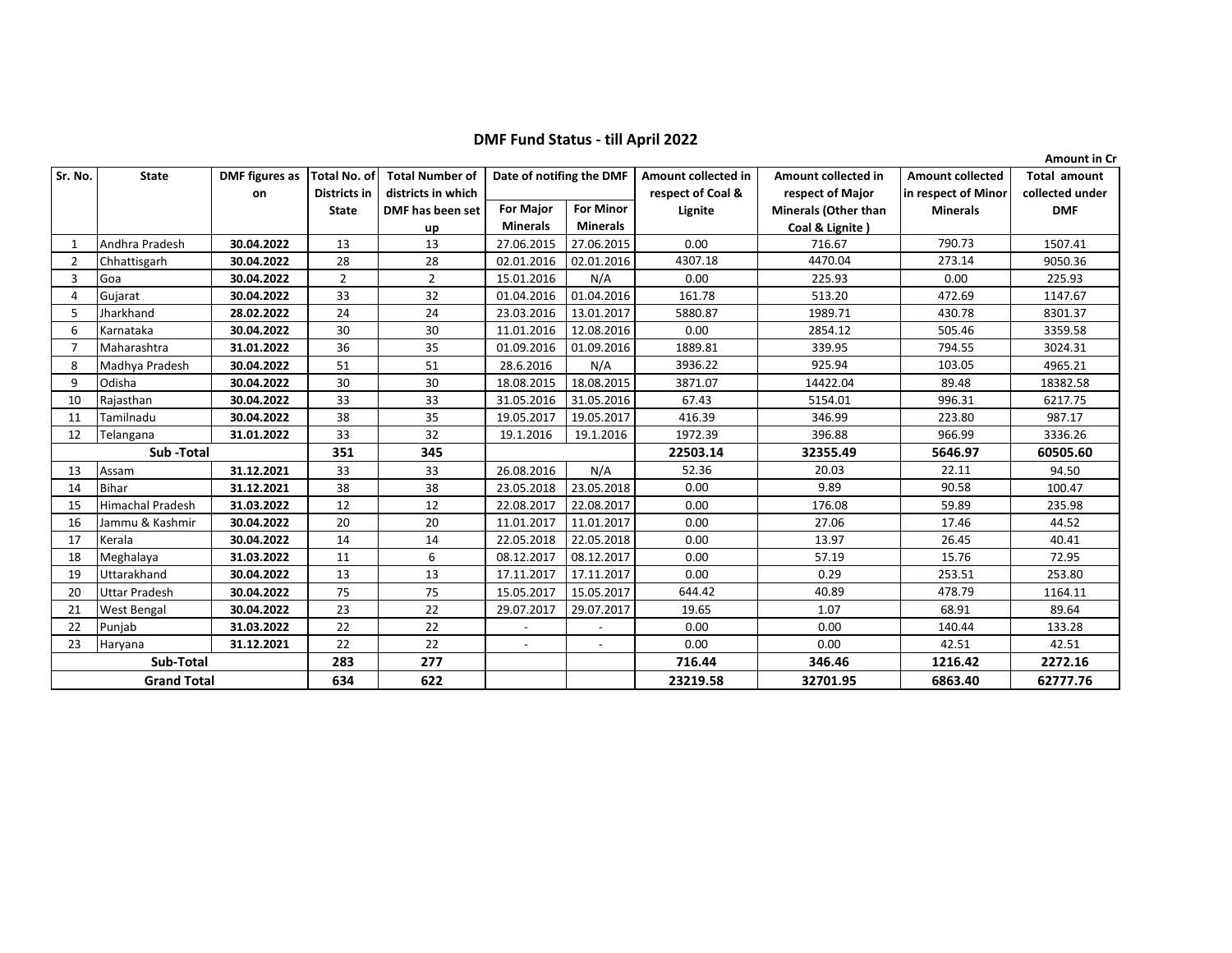| Sr.No.         | <b>State</b>               | No. of Projects   | No. of Projects | No. of Projects | No. of Ongoing | No. of Projects | <b>Amount Allocated</b> | <b>Amount Spent</b> |
|----------------|----------------------------|-------------------|-----------------|-----------------|----------------|-----------------|-------------------------|---------------------|
|                |                            | <b>Sanctioned</b> | yet to start    | Completed       | Projects       | Scrapped /      | (In Cr.)                | (In Cr.)            |
|                |                            |                   |                 |                 |                | Cancelled       |                         |                     |
| $\mathbf{1}$   | Andhra Pradesh             | 17781             | 2349            | 7111            | 5764           | 2557            | 1428.73                 | 495.05              |
| $\overline{2}$ | Chhattisgarh               | 63677             | 4332            | 39458           | 15201          | 4686            | 8910.82                 | 6269.14             |
| 3              | Goa                        | 27                | $\overline{2}$  | 8               | 17             | 0               | 70.99                   | 48.44               |
| 4              | Gujarat                    | 18060             | 2650            | 9238            | 2034           | 4137            | 1180.64                 | 457.03              |
| 5              | Jharkhand <sup>&amp;</sup> | 6602              | 1201            | 3315            | 1864           | 222             | 5704.01                 | 4198.23             |
| 6              | Karnataka                  | 9310              | 2364            | 3483            | 2636           | 827             | 3725.30                 | 1388.73             |
| 7              | Maharashtra#               | 7415              | 969             | 2943            | 3440           | 63              | 2135.10                 | 1420.04             |
| 8              | Madhya Pradesh             | 10349             | 348             | 5016            | 2788           | 2184            | 2811.77                 | 2810.79             |
| 9              | Odisha                     | 26092             | 2618            | 16398           | 6499           | 577             | 17535.76                | 9388.12             |
| 10             | Rajasthan                  | 25922             | 4540            | 13696           | 2617           | 5069            | 5215.59                 | 2384.64             |
| 11             | Tamilnadu                  | 2452              | 170             | 1648            | 571            | 63              | 709.30                  | 591.39              |
| 12             | Telangana <sup>#</sup>     | 33038             | 3954            | 17776           | 10128          | 1180            | 4079.20                 | 2178.91             |
| 13             | Assam*                     | 283               | 29              | 164             | 83             | 6               | 81.25                   | 45.01               |
| 14             | Bihar*                     | 96                | 13              | 46              | 33             | $\overline{4}$  | 27.09                   | 6.38                |
| 15             | Himachal Pradesh^          | 323               | 15              | 135             | 165            | 8               | 51.50                   | 26.84               |
| 16             | Jammu & Kashmir            | 283               | 48              | 190             | 44             | $\mathbf{1}$    | 23.17                   | 15.09               |
| 17             | Kerala                     | $\Omega$          | 0               | 0               | $\mathbf 0$    | 0               | 0.00                    | 0.00                |
| 18             | Meghalaya^                 | 12                | 4               | 6               | $\mathfrak{D}$ | $\Omega$        | 13.68                   | 7.68                |
| 19             | Uttarakhand                | 744               | 67              | 34              | 531            | 112             | 44.20                   | 14.72               |
| 20             | <b>Uttar Pradesh</b>       | 7030              | 10              | 239             | 6776           | 5               | 700.17                  | 507.24              |
| 21             | <b>West Bengal</b>         | 1246              | 64              | 724             | 456            | $\overline{2}$  | 26.80                   | 19.67               |
| 22             | Punjab^                    | $\Omega$          | 0               | 0               | 0              | 0               | $\Omega$                | $\Omega$            |
| 23             | Haryana*                   | 23                | $\blacksquare$  |                 | $\blacksquare$ | $\blacksquare$  | 29.06                   | 14.91               |
| <b>Total</b>   |                            | 230765            | 25747           | 121628          | 61649          | 21703           | 54504.15                | 32288.04            |

## **Project & Fund Allocation / Utilization Status - till April 2022**

\* Data till December 2021

& Data till February 2022

 $\boldsymbol{\wedge}$ Data till March 2022

# Data till January 2022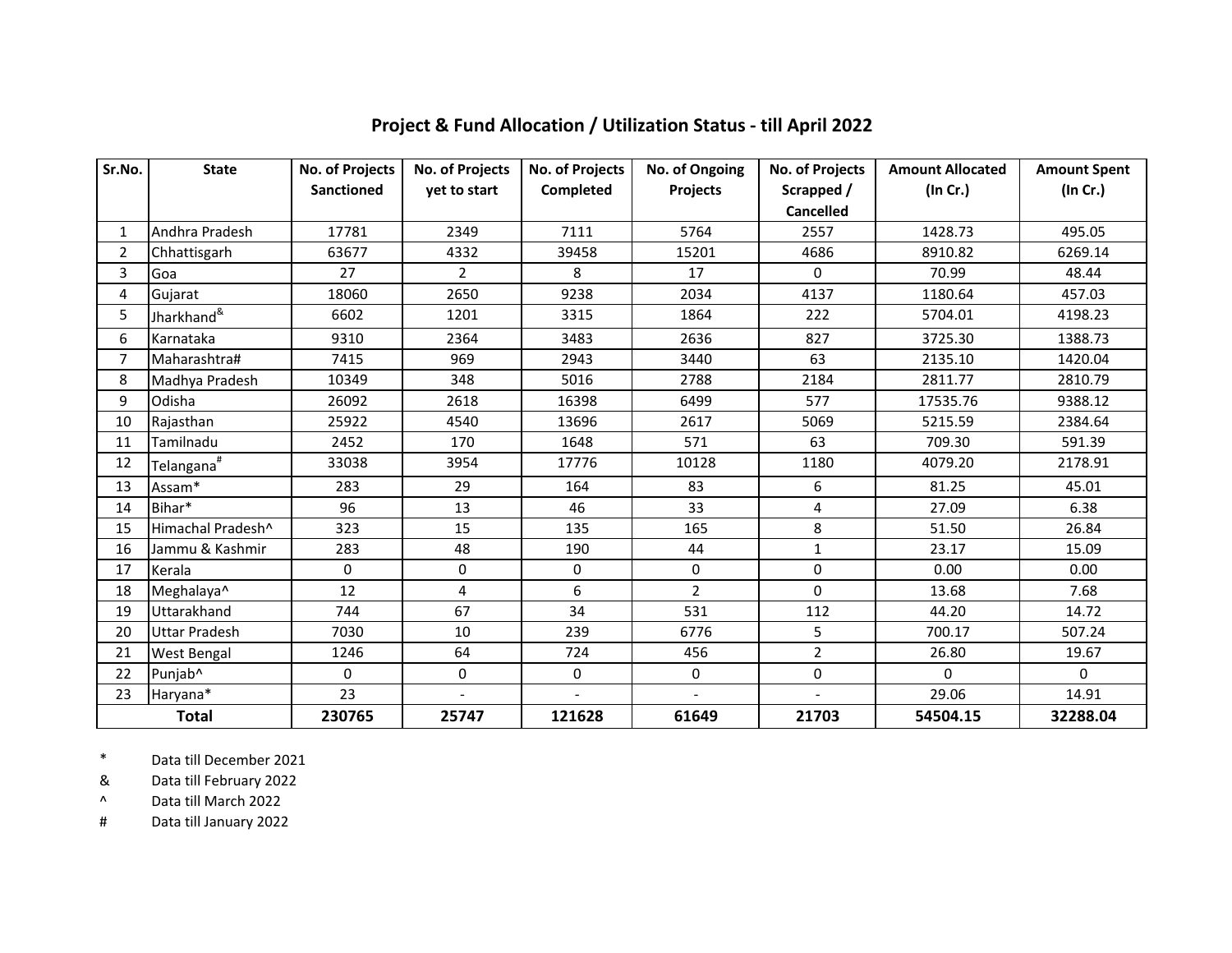## **Project Data Status - Till April 2022**

|                | Amount in Cr.              |                           |               |                              |                  |                          |               |                        |                  |                    |                 |
|----------------|----------------------------|---------------------------|---------------|------------------------------|------------------|--------------------------|---------------|------------------------|------------------|--------------------|-----------------|
| S.No.          | <b>State</b>               | <b>Project Sanctioned</b> |               | <b>Projects Yet to Start</b> |                  | <b>Project Completed</b> |               | <b>Ongoing Project</b> |                  | <b>Projects</b>    |                 |
|                |                            |                           |               |                              |                  |                          |               |                        |                  | Scrapped/Cancelled |                 |
|                |                            | <b>Number</b>             | <b>Amount</b> | <b>Number</b>                | Amount           | <b>Number</b>            | <b>Amount</b> | <b>Number</b>          | Amount           | <b>Number</b>      | <b>Amount</b>   |
|                |                            |                           |               |                              | <b>Committed</b> |                          |               |                        | <b>Committed</b> |                    | <b>Released</b> |
| 1              | Andhra Pradesh             | 17781                     | 1428.73       | 2349                         | 288.75           | 7111                     | 652.15        | 5764                   | 362.60           | 2557               | 100.06          |
| $\overline{2}$ | Chhattisgarh               | 63677                     | 8910.82       | 4332                         | 794.76           | 39458                    | 4566.83       | 15201                  | 2665.22          | 4686               | 581.74          |
| 3              | Goa                        | 27                        | 70.99         | $\overline{2}$               | 3.92             | 8                        | 35.64         | 17                     | 31.21            | 0                  | 0.00            |
| 4              | Gujarat                    | 18060                     | 1180.64       | 2650                         | 265.44           | 9238                     | 457.03        | 2034                   | 154.53           | 4137               | 270.86          |
| 5              | Jharkhand <sup>&amp;</sup> | 6602                      | 5704.01       | 1201                         | 0.00             | 3315                     | 4198.23       | 1864                   | 0.00             | 222                | 0.00            |
| 6              | Karnataka                  | 9310                      | 3725.30       | 2364                         | 2158.82          | 3483                     | 645.29        | 2636                   | 863.94           | 827                | 57.25           |
| 7              | Maharashtra <sup>#</sup>   | 7415                      | 2135.10       | 969                          | 381.02           | 2943                     | 564.19        | 3440                   | 1180.30          | 63                 | 9.60            |
| 8              | Madhya Pradesh             | 10349                     | 2020.79       | 348                          | 140.50           | 5016                     | 861.83        | 2788                   | 842.43           | 2184               | 100.93          |
| 9              | Odisha                     | 26092                     | 17535.76      | 2618                         | 1432.18          | 16398                    | 3492.63       | 6499                   | 12501.05         | 577                | 109.90          |
| 10             | Rajasthan                  | 25922                     | 5215.59       | 4540                         | 1556.59          | 13696                    | 2384.64       | 2617                   | 590.20           | 5069               | 493.56          |
| 11             | Tamilnadu                  | 2452                      | 709.30        | 170                          | 37.57            | 1648                     | 412.82        | 571                    | 250.07           | 63                 | 8.84            |
| 12             | Telangana <sup>#</sup>     | 33038                     | 4079.20       | 3954                         | 495.69           | 17776                    | 1847.06       | 10128                  | 1615.71          | 1180               | 120.74          |
| 13             | Assam*                     | 283                       | 81.25         | 29                           | 14.93            | 164                      | 40.27         | 83                     | 24.31            | 6                  | 0.00            |
| 14             | Bihar*                     | 96                        | 27.09         | 13                           | 1.68             | 46                       | 3.75          | 33                     | 6.74             | 4                  | 7.03            |
| 15             | Himachal Pradesh^          | 323                       | 51.50         | 15                           | 13.59            | 135                      | 9.37          | 165                    | 25.78            | 8                  | 2.75            |
| 16             | Jammu & Kashmir            | 283                       | 23.17         | 48                           | 4.64             | 190                      | 14.92         | 44                     | 3.44             | $\mathbf{1}$       | 0.00            |
| 17             | Kerala                     | 0                         | 0.00          | 0                            | 0.00             | $\Omega$                 | 0.00          | 0                      | 0.00             | 0                  | 0.00            |
| 18             | Meghalaya^                 | 12                        | 13.68         | 4                            | 6.16             | 6                        | 6.28          | $\overline{2}$         | 3.53             | 0                  | 0.00            |
| 19             | Uttarakhand                | 744                       | 44.20         | 67                           | 6.83             | 34                       | 14.72         | 531                    | 20.27            | 112                | 2.38            |
| 20             | <b>Uttar Pradesh</b>       | 7030                      | 700.17        | 10                           | 0.00             | 239                      | 16.77         | 6776                   | 490.47           | 5                  | 0.00            |
| 21             | <b>West Bengal</b>         | 1246                      | 26.80         | 64                           | 5.77             | 724                      | 14.90         | 456                    | 5.34             | $\overline{2}$     | 0.80            |
| 22             | Punjab <sup>^</sup>        | 0                         | 0.00          | 0                            | 0.00             | 0                        | 0.00          | 0                      | 0.00             | 0                  | 0.00            |
| 23             | Haryana*                   | 23                        | 29.06         | Details not provided         |                  |                          |               |                        |                  |                    |                 |
|                | <b>Grand Total</b>         | 230765                    | 53713.17      | 25747                        | 7608.84          | 121628                   | 20239.32      | 61649                  | 21637.17         | 21703              | 1866.43         |

**Note :** Project breakup not provided by Jharkhand

Project breakup not provided by Rajasthan July 2021 onwards

\* Data till December 2021

& Data till February 2022

 $\boldsymbol{\wedge}$ Data till March 2022

# Data till January 2022